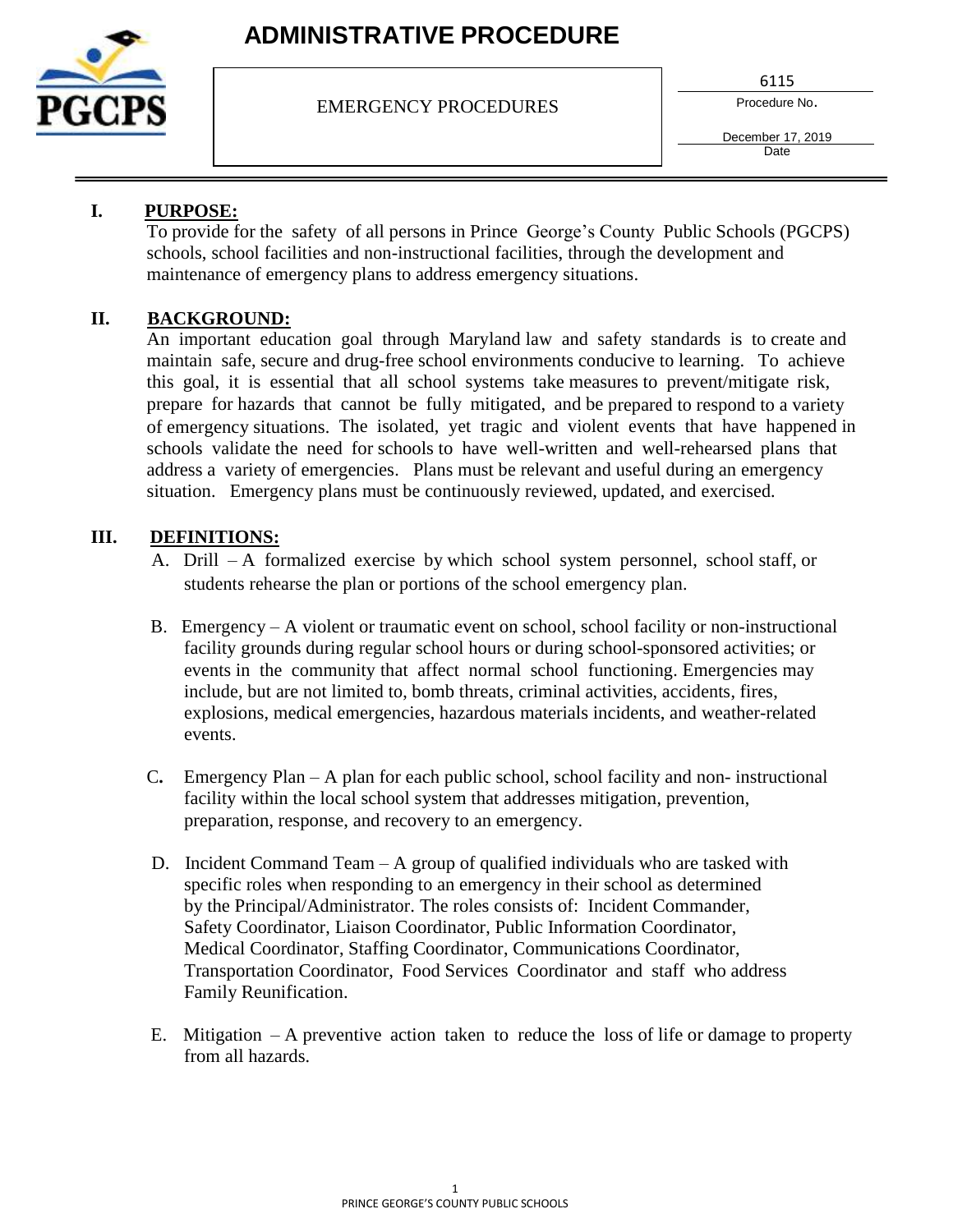

# **ADMINISTRATIVE PROCEDURE**

EMERGENCY PROCEDURES

6115

Procedure No.

December 17, 2019 **Date** 

## **IV. PROCEDURES:**

- A. The Director of Safety and Security Services shall issue an Emergency Plan guidance document and video for the development of emergency plans which detail the mitigation, prevention preparation, response, and recovery to an emergency that impacts a school, school facility, non-instructional facility or the school system.
- B. An Emergency Plan template, guidance document and video shall be developed by the Safety and Security Services Department and updated annually.
- C. The updated template shall be uploaded electronically to the designated storage site prior to the beginning of each school year.
- D. The Principal, in coordination with staff on the Incident Command Team and Safety and Security Services staff , shall update the Emergency Plan for the school annually at the start of the school year. Upon completion, the Principal is required to submit the plan to the Safety and Security Services Department for review.
- E. Each school's Emergency Plan shall be reviewed and approved each year by the Safety and Security Services Department.
- F. Following annual approval, changes made to an individual Emergency Plan d u r i n g the school year shall be reviewed by the Safety and Security Services Department for appropriateness.
- G. All PGCPS schools and facilities shall practice the following required number and type of emergency drills throughout the school year:
	- Fire Drills ten  $(10)$  per school year
	- Lock Down Drills four (4) per school year
	- Evacuation four  $(4)$  per school year
	- Reverse Evacuation one  $(1)$  per school year
	- Severe Weather two  $(2)$  per school year
	- Shelter-in-Place two (2) per school year
	- Drop, Cover and Hold (Earthquake drill) –two (2) per school year
	- 1. The Safety and Security Services Department shall provide a schedule of required emergency drills at the beginning of the school year, but no later than October  $1<sup>st</sup>$ .
	- 2. Upon completion of a required drill, the Principal will complete the Drill Checklist form and submit to the Safety and Security Services Department within 48 hours after completion of the drill verifying compliance with this requirement.